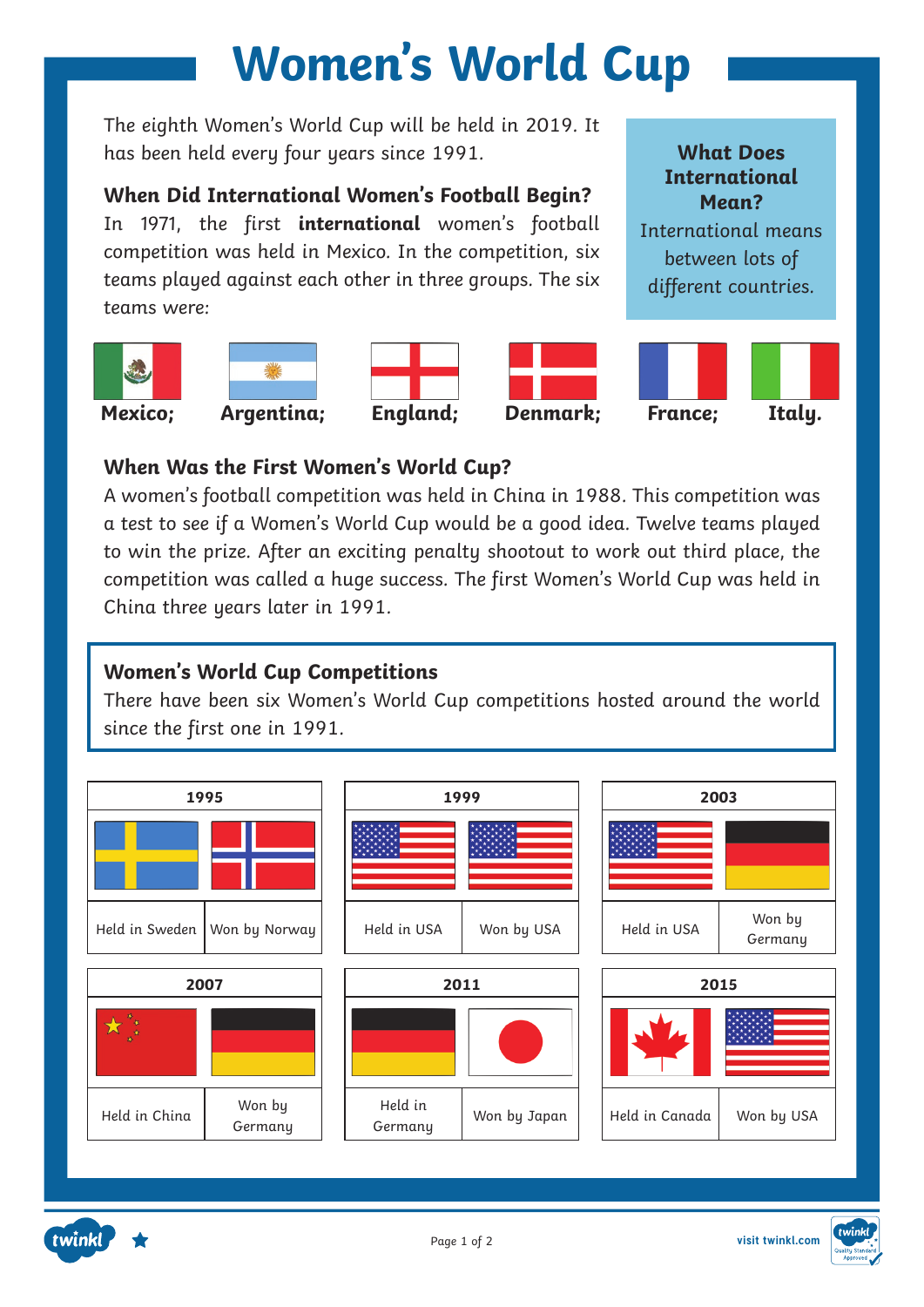#### **Awards and Prizes**

The prize for the winning team at the Women's World Cup is a trophy. The trophy weighs 4.6kg and it is 47cm tall. The trophy has a golden band that wraps around a football at the top. The name of the winner is carved on the bottom of the trophy.

As well as a trophy given to the overall winner, there are six smaller prizes to be won:

- the **Golden Ball** for the best player;
- the **Golden Boot** for the top goal scorer;
- the **Golden Glove** for the best goalkeeper;
- the **Best Young Player Award** for the best player under 21 years old;
- the **Fair Play Award**;
- the best players overall are picked to be part of an **All-Star Team**.

#### **Did You Know…?**

twinkl

The first Women's World Cup was held 61 years after the first men's World Cup.

Both Germany and the USA have won the Women's World Cup two times but they have never played each other in the finals.





**IS WOR**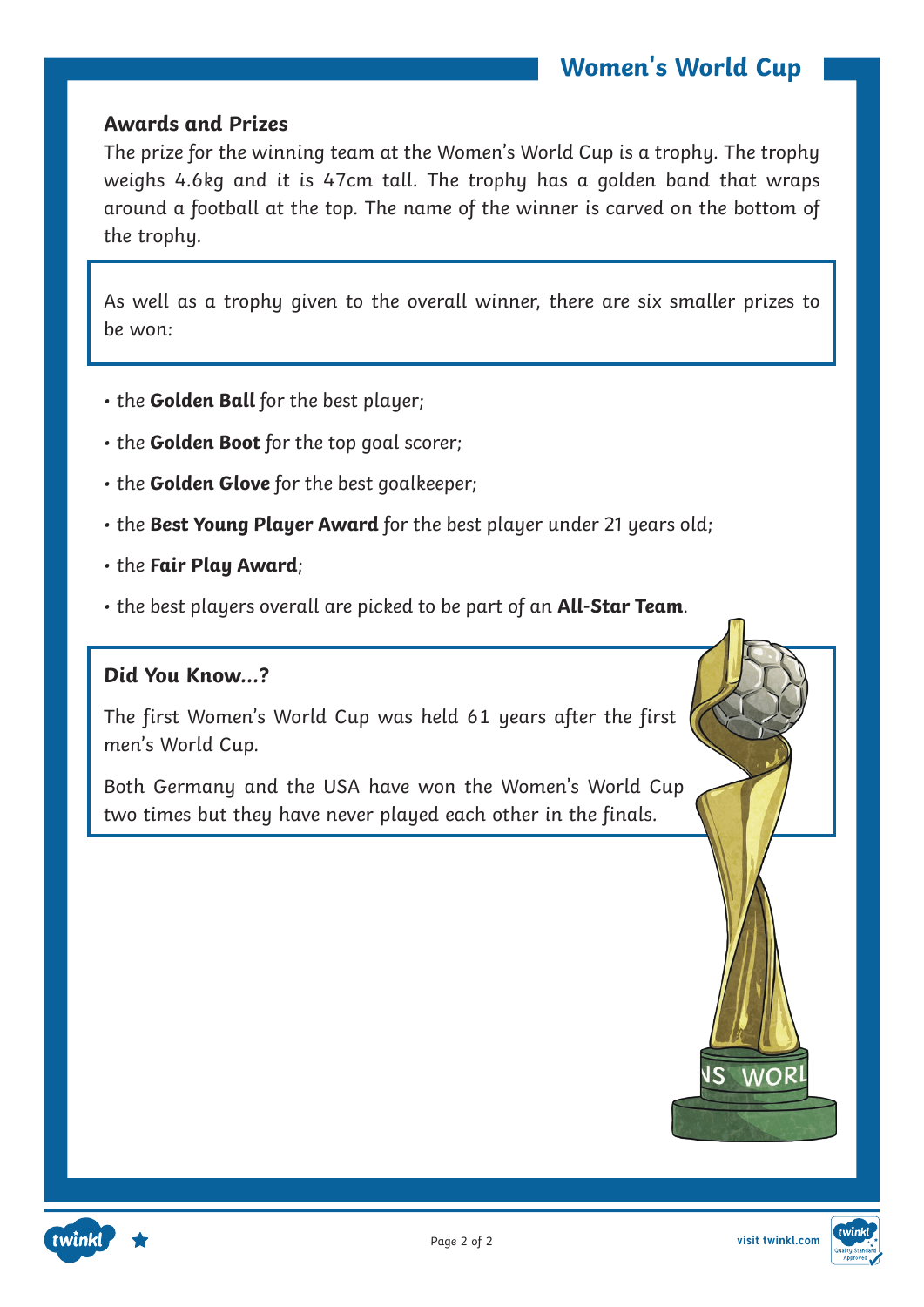## **Questions**

- 1. In which year was the first Women's World Cup held? Tick **one**.
	- $\bigcap$  1971
	- $\bigcirc$  1988
	- $O$  1991
	- $O$  1995
- 2. Who won the Women's World Cup in 2003? Tick **one**.
	- Norway
	- $O$  USA
	- Germany
	- Japan
- 3. Which of these countries took part in the first international women's football competition in Mexico? Tick **three**.
	- $\bigcap$  Denmark
	- England
	- $O$  Spain
	- $\bigcap$  France
- 4. Join the boxes to show which year each of these countries hosted the Women's World Cup.

| Sweden | 2007 |
|--------|------|
| China  | 1995 |
| Canada | 2015 |

- 5. Fill in the missing words.
- The \_\_\_\_\_\_\_\_\_\_\_\_\_\_\_\_\_\_\_\_\_\_\_ Women's World Cup will be held in \_\_\_\_\_\_\_\_\_\_\_\_\_\_\_\_\_\_
	- 6. How tall is the Women's World Cup trophy?
	- 7. Why would it be an exciting match if Germany and the USA were to play each other in the finals?

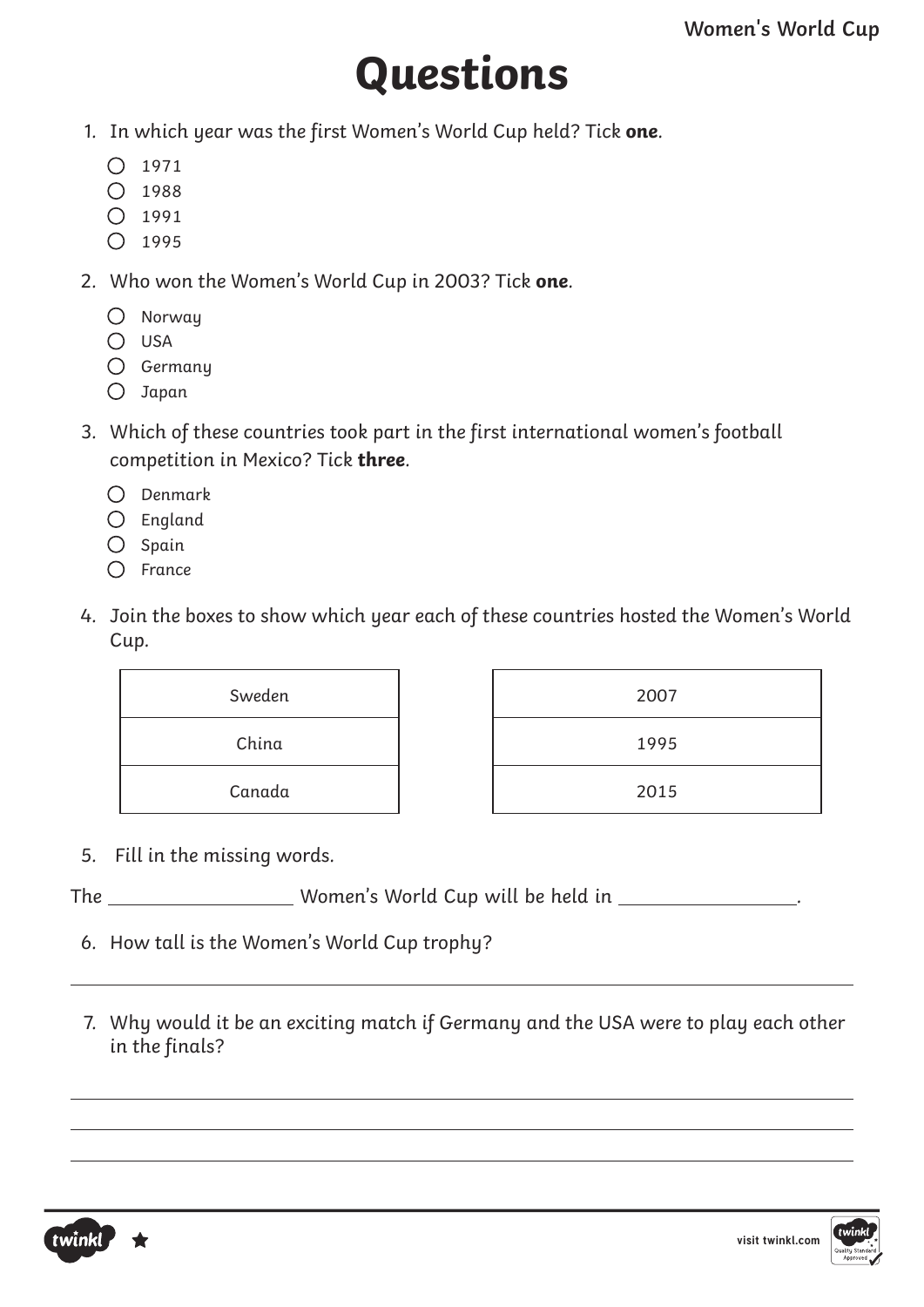### **Answers**

- 1. In which year was the first Women's World Cup held? Tick **one**.
	- $\bigcap$  1971
	- $\bigcap$  1988
	- **2** 1991
	- $\bigcirc$  1995
- 2. Who won the Women's World Cup in 2003? Tick **one**.
	- Norway
	- $O$  USA
	- Germany
	- $O$  Japan
- 3. Which of these countries took part in the first international women's football competition in Mexico? Tick **three**.
	- Denmark
	- England
	- $O$  Spain
	- $\oslash$  France
- 4. Join the boxes to show which year each of these countries hosted the Women's World Cup.



5. Fill in the missing words.

The **eighth** Women's World Cup will be held in **2019**.

6. How tall is the Women's World Cup trophy?

### **The Women's World Cup trophy is 47cm tall.**

7. Why would it be an exciting match if Germany and the USA were to play each other in the finals?

**Pupils' own responses, such as: It would be exciting if Germany and the USA were to play each other in the finals because both teams have won two World Cups each so it would be an intense competition.**



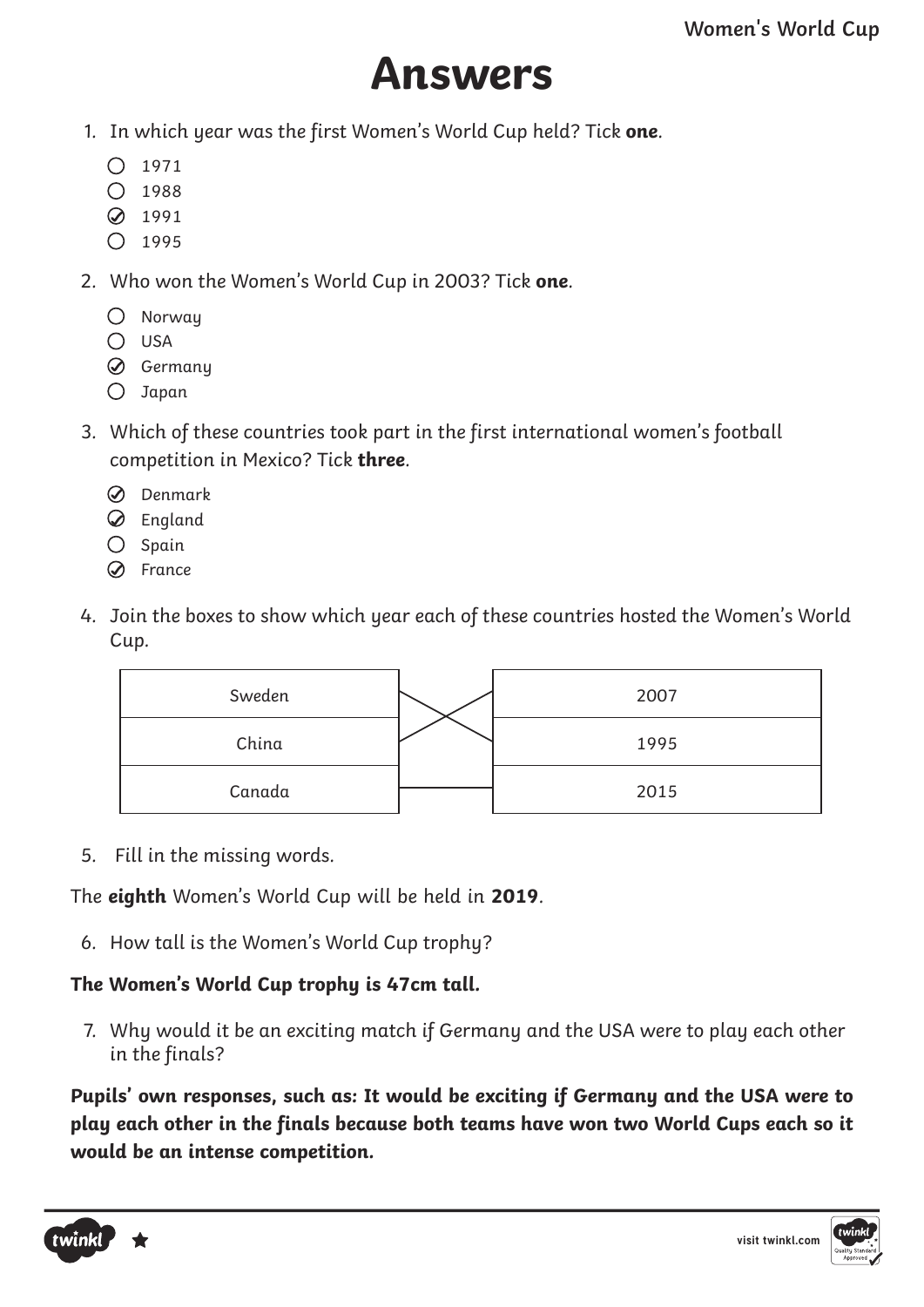In 2019, the eighth Women's World Cup will be held. It has been held every four years since 1991. This international football competition sees teams compete against each other to become the champions.

#### **The Very Beginning**

In 1971, the first international women's football competition was held in Mexico. In this competition, six teams played against each other in three groups. Although Mexico, Argentina, England, Denmark, France and Italy all competed for the prize, only the game between France and Denmark was officially accepted as an international women's football match.



#### **The First Women's World Cup**

In 1988, a trial women's football competition was held in China. This competition was a test to see if a Women's World Cup would be a success. Twelve national teams played to win the prize. After a tense penalty shootout to decide third place, the competition was called a huge success. The first official Women's World Cup was held in China three years later.

#### **Women's World Cup Competitions**

Since 1991, there have been six Women's World Cup competitions hosted around the world. Another two competitions are set to happen in 2019 and 2023.



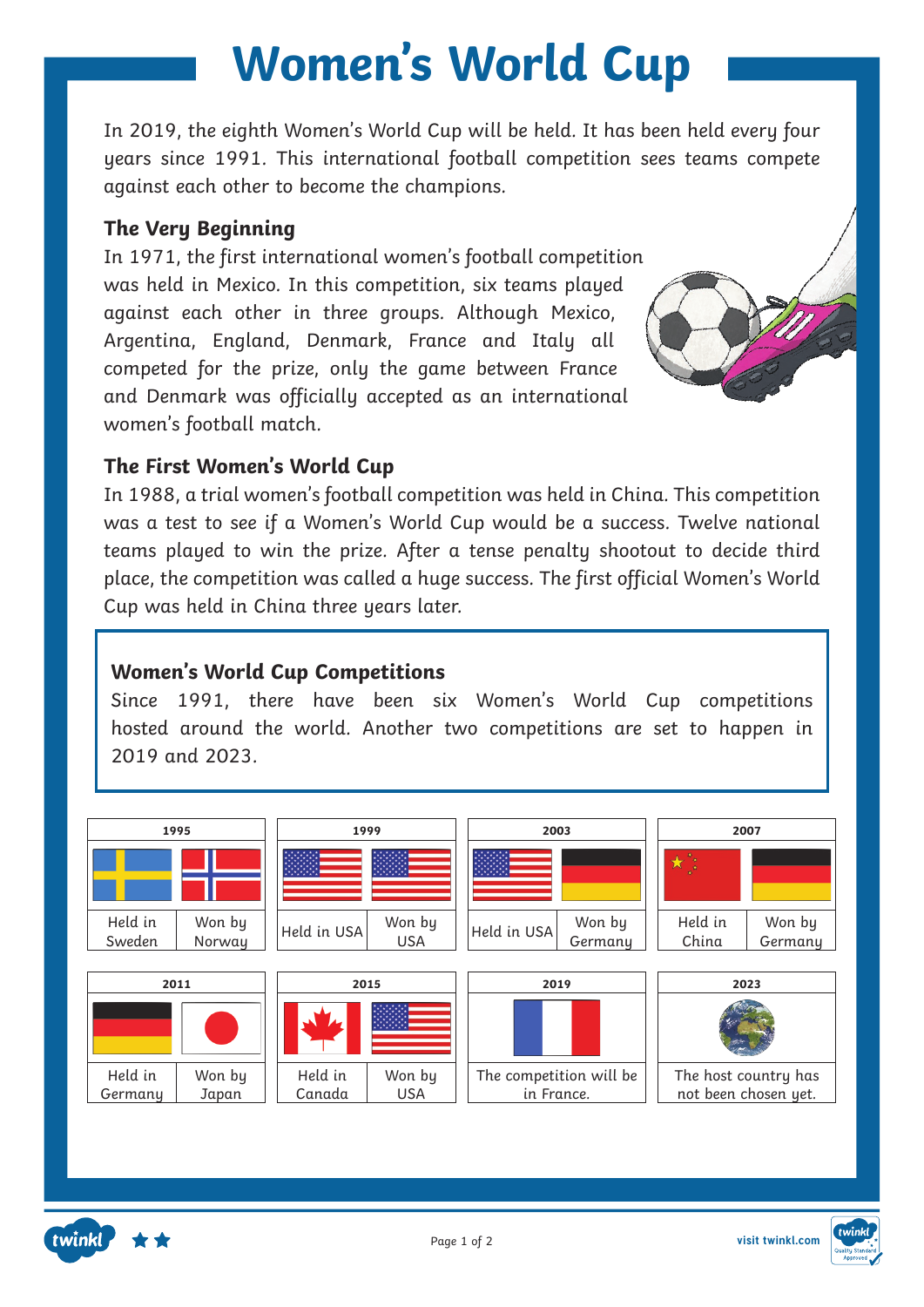#### **Awards and Prizes**

The prize for the winning team at each Women's World Cup is a trophy. Each trophy is made from bronze, gold, polished aluminium and granite (a type of igneous rock). Each trophy weighs 4.6kg and is 47cm tall. The design of the trophy is a band which wraps around a football at the top. The name of the winner is carved underneath the base of the trophy.

As well as a trophy given to the overall winner, there are six smaller prizes to be won at the Women's World Cup:

- the **Golden Ball** is awarded to the best player;
- the **Golden Boot** is awarded to the top goal scorer;
- the **Golden Glove** is awarded to the best goalkeeper;
- the **Best Young Player Award** is given to the best player under 21 years of age;
- the **Fair Play Award** is given to the team with the best record of playing fairly;
- the best players from the competition are picked to be part of an **All-Star Team**.

#### **Did You Know…?**

The first official Women's World Cup was held 61 years after the first men's World Cup.

Both Germany and the USA have won the Women's World Cup twice but they have never played each other in the finals.





**visit twinkl.com**

**VS WOR**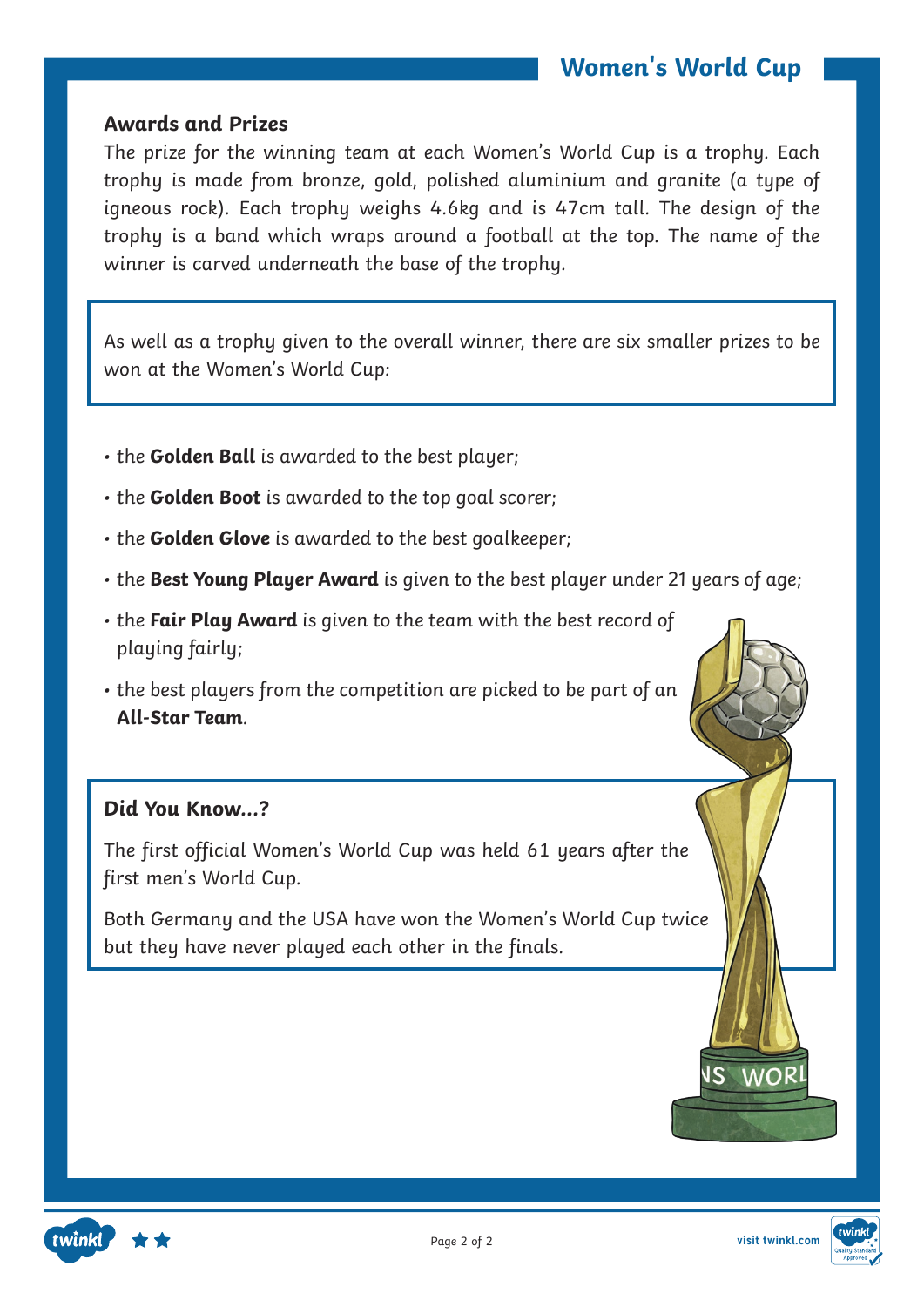## **Questions**

- 1. Where was the first international women's football competition held in 1971? Tick **one**.
	- O Sweden
	- $O$  China
	- $O$  Mexico
	- $\bigcap$  France

### 2. In 2019, the \_\_\_\_\_\_\_\_\_\_\_\_\_\_\_\_ Women's World Cup will be held.

Which is the correct word to complete this sentence? Tick **one**.

- $O$  first
- $O$  fifth
- $O$  eighth
- $\bigcap$  tenth
- 3. Which prize is awarded to the top goal scorer of the Women's World Cup? Tick **one**.
	- $\bigcirc$  the Golden Ball
	- $\bigcap$  the Golden Boot
	- $\bigcap$  the Golden Glove
	- O the Best Young Player Award
- 4. The Women's World Cup trophy is partially made from granite. What is granite?
- 5. Fill in the missing words.

In the year , teams played against each other in

groups.

6. Find and copy one word which describes the penalty shootout in 1988.

7. Explain why a trial women's football competition was held in China.

8. Predict which country might host the 2023 Women's World Cup and give a reason for your answer.



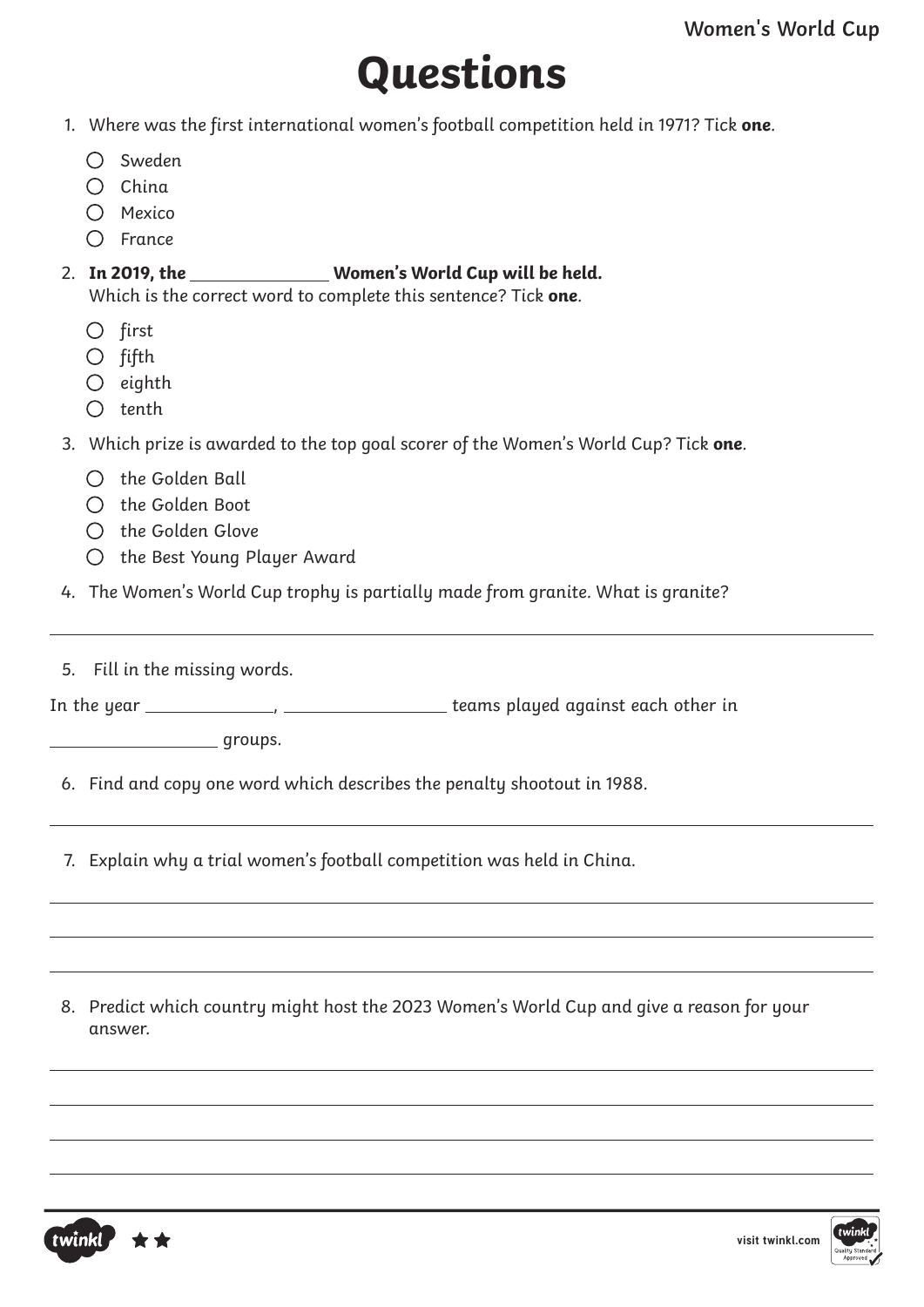### **Answers**

- 1. Where was the first international women's football competition held in 1971? Tick **one**.
	- Sweden
	- $\bigcap$  China
	- **S** Mexico
	- $\bigcap$  France

#### 2. **In 2019, the Women's World Cup will be held.**

Which is the correct word to complete this sentence? Tick **one**.

- $O$  first
- $O$  fifth
- $\oslash$  eighth
- $\bigcap$  tenth
- 3. Which prize is awarded to the top goal scorer of the Women's World Cup? Tick **one**.
	- $\bigcirc$  the Golden Ball
	- the Golden Boot
	- $\bigcap$  the Golden Glove
	- O the Best Young Player Award
- 4. The Women's World Cup trophy is partially made from granite. What is granite?

#### **Granite is a type of igneous rock.**

5. Fill in the missing words.

In the year **1971**, **six** teams played against each other in **three** groups.

6. Find and copy one word which describes the penalty shootout in 1988.

#### **tense**

7. Explain why a trial women's football competition was held in China.

**Pupils' own responses, such as: A trial women's football competition was held in China in 1988 as a test to see if a Women's World Cup would be a success.**

8. Predict which country might host the 2023 Women's World Cup and give a reason for your answer.

**Pupils' own responses, such as: I think that Italy will host the 2023 because they were one of the first six countries to take part in the competition but they have not hosted it yet.**

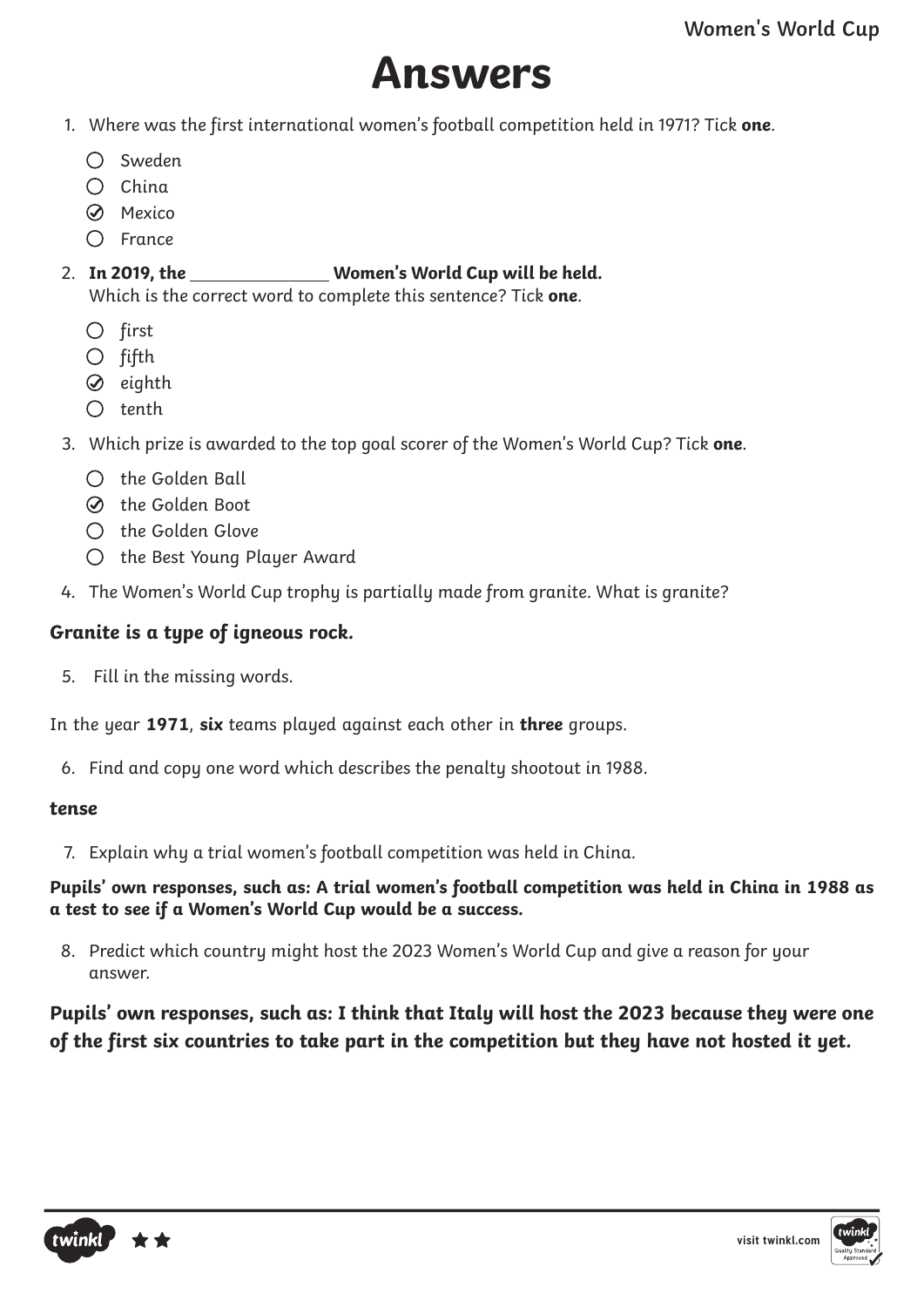In 2019, the eighth Women's World Cup will be held. It has been held every four years since it was created in 1991. This international football competition sees teams compete against each other to become the champions.

#### **An Unofficial Start**

Women's football has been attracting crowds of fans for over 100 years. Many popular women's football teams provided much-loved entertainment throughout the World Wars. However, in 1921, the Football Association said that football as a sport was 'quite unsuitable for females'. They said that it 'ought not to be encouraged' and banned women from playing matches in the grounds of Football Association clubs.

This ban was finally lifted in 1971. In this year, the first unofficial Women's World Cup was held in Mexico. This competition saw six national teams competing against each other in three groups. Although Mexico, Argentina, England, Denmark, France and Italy all competed for the prize, only the game between France and Denmark was officially accepted as an international women's football match.

#### **The First Official Competition**

Finally, in 1988, a women's football competition was held in China. This competition was a test to see if a Women's World Cup would be a success. Twelve national teams competed for the prize. After a tense penalty shootout to decide third place, the competition was called a huge success. The first official Women's World Cup was held in China three years later.

#### **Women's World Cup Competitions**

Since 1991, there have been six Women's World Cup competitions hosted around the world. Another two competitions are set to happen in 2019 and 2023.





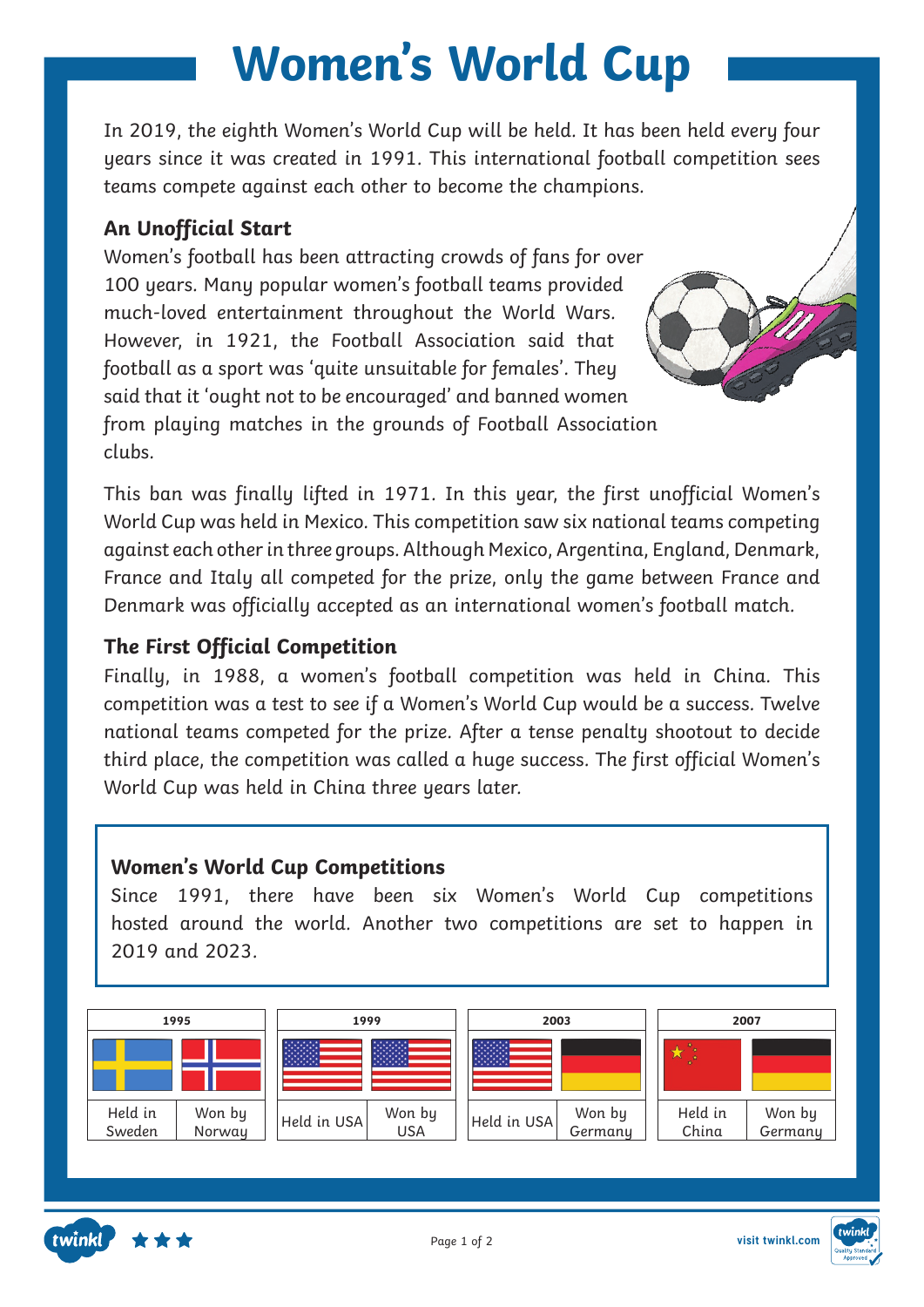

#### **Awards and Prizes**

The prize for the winning team at each Women's World Cup is a trophy. Each trophy is made from bronze, gold, polished aluminium and granite (a type of igneous rock). Each trophy weighs 4.6kg and is 47cm tall. The design of the trophy is a band which wraps around a football at the top. The name of the winner is carved underneath the base of the trophy.

As well as a trophy given to the overall winner, there are six smaller prizes to be won at the Women's World Cup:

- the **Golden Ball** is awarded to the best player;
- the **Golden Boot** is awarded to the top goal scorer;
- the **Golden Glove** is awarded to the best goalkeeper;
- the **Best Young Player Award** is given to the best player under 21 years of age;
- the **Fair Play Award** is given to the team with the best record of playing fairly;
- the best players from the competition are picked to be part of an **All-Star Team**.







Page 2 of 2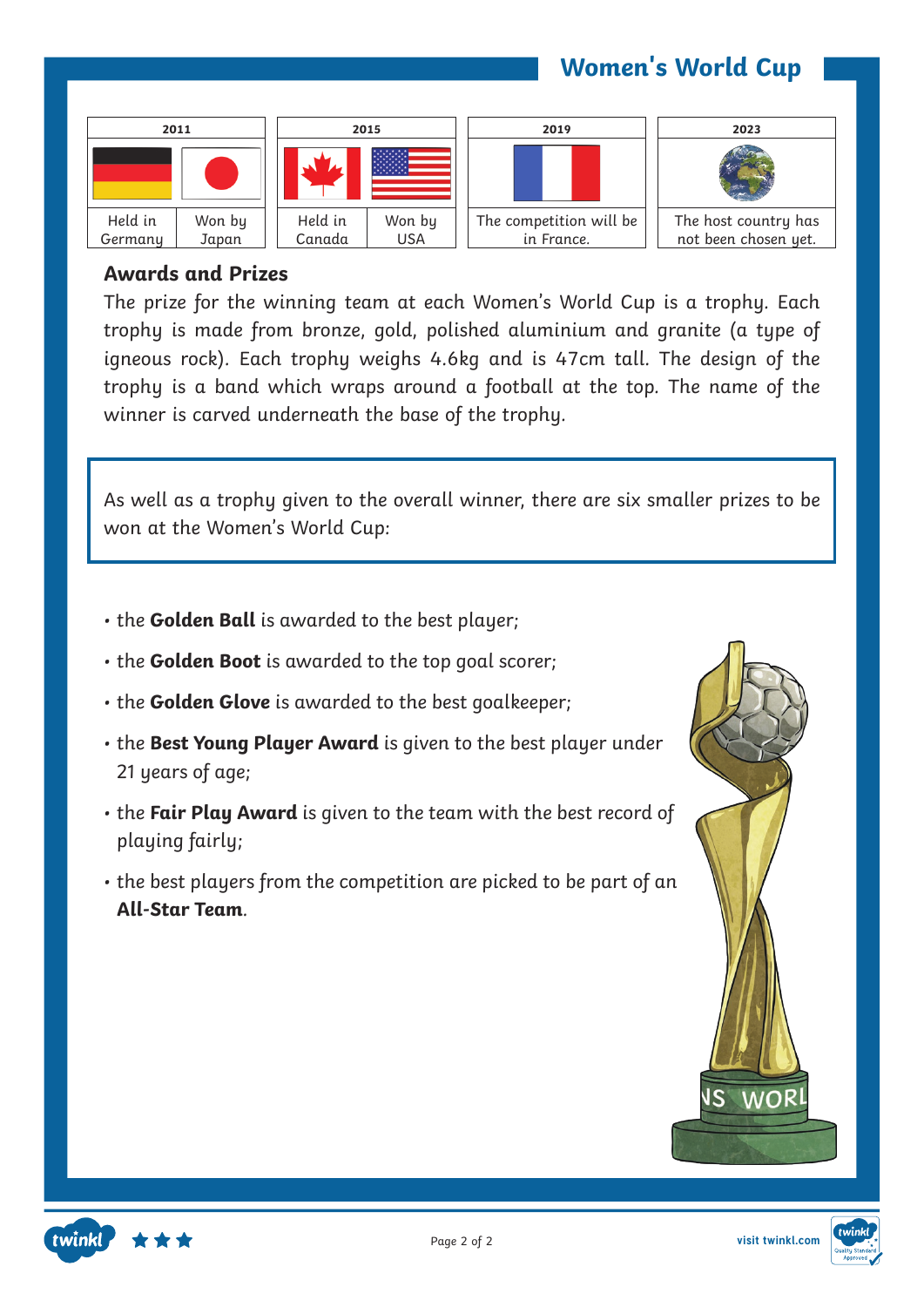# **Questions**

- 1. In which section of the text could a reader find out more about countries that have won the Women's World Cup? Tick **one**.
	- O An Unofficial Start
	- The First Official Competition
	- Women's World Cup Competitions
	- Awards and Prizes
- 2. In which year did the Football Association ban women's football matches from the grounds of their clubs? Tick **one**.
	- $O$  1921
	- $\bigcap$  1971
	- $O$  1991
	- $O$  2019

### 3. **This ban was finally lifted in 1971.**

Write this sentence in your own words.

- 4. Which prize is given to the team who have the best record of playing fairly?
- 5. **Find** and **copy two** materials used to make the Women's World Cup trophy.
	- 1. 2.
- 6. **A further two competitions are already set to happen in 2019 and 2023.**

What does this sentence tell you about the popularity of the Women's World Cup?



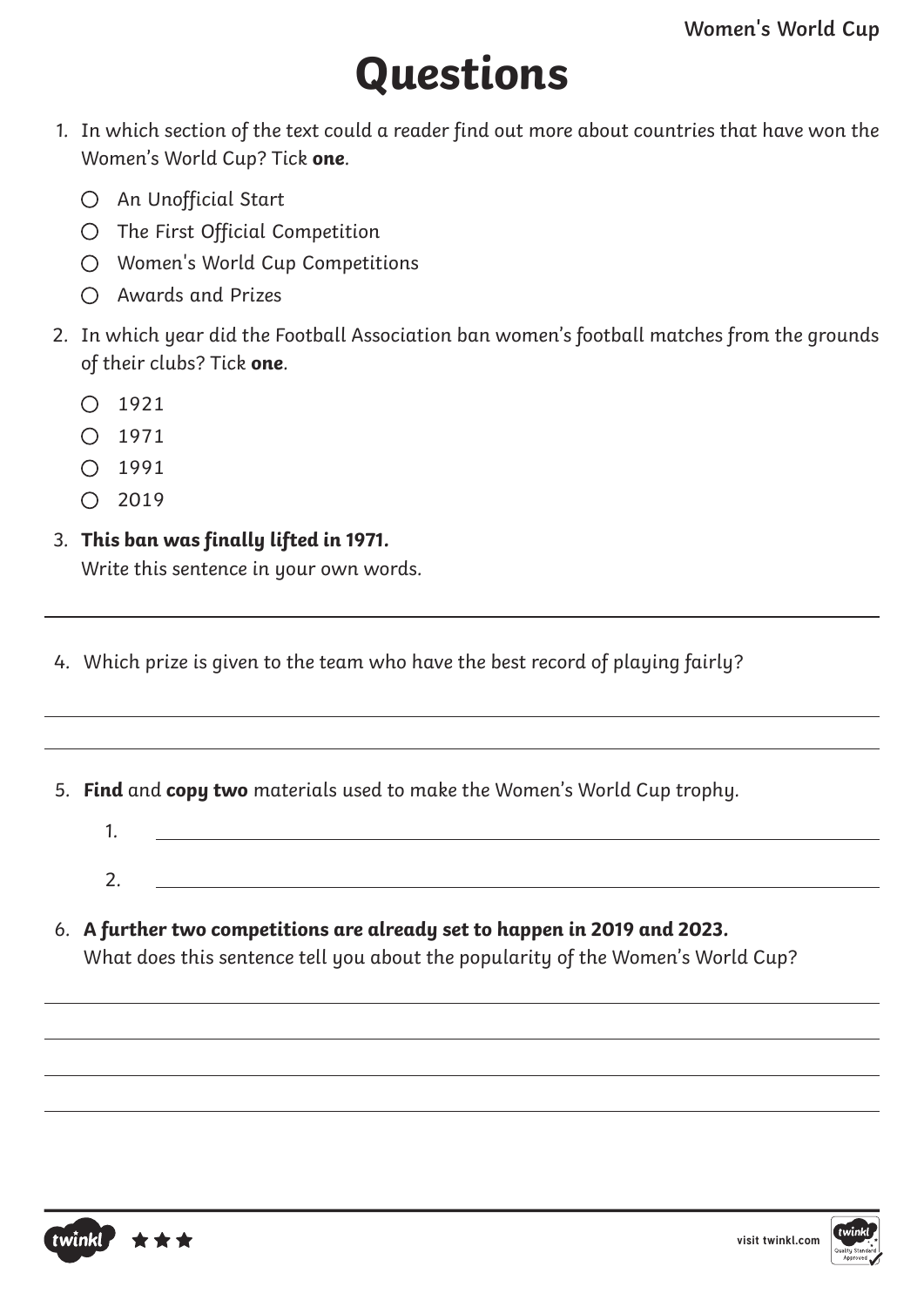7. Explain what the Football Association said in 1921 and what this meant for women's football.

8. Which of the six smaller prizes would you most like to win at the Women's World Cup? Explain your answer.



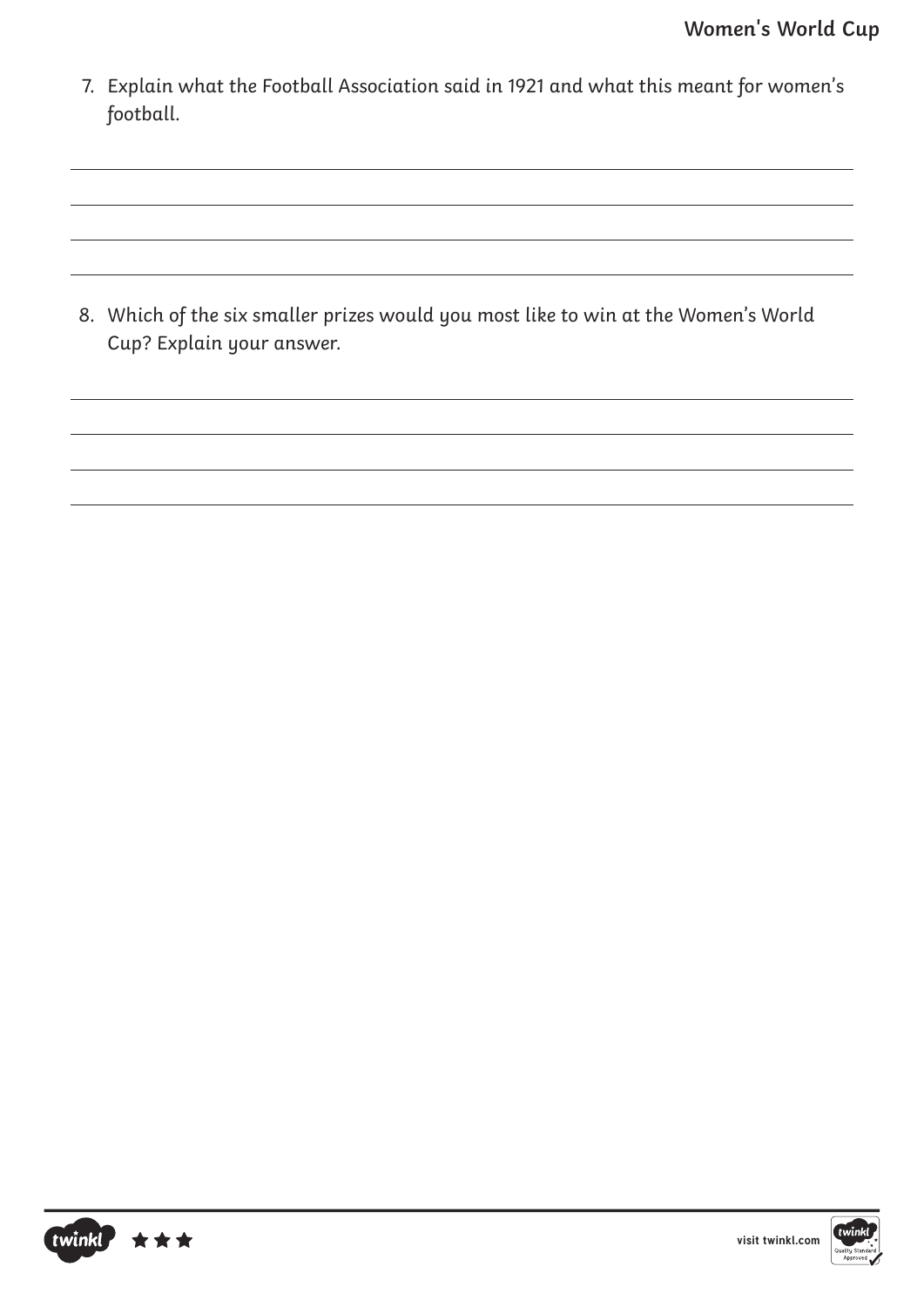## **Answers**

- 1. In which section of the text could a reader find out more about countries that have won the Women's World Cup? Tick **one**.
	- O An Unofficial Start
	- The First Official Competition
	- Women's World Cup Competitions
	- Awards and Prizes
- 2. In which year did the Football Association ban women's football matches from the grounds of their clubs? Tick **one**.
	- **2** 1921
	- $0.1971$
	- $O$  1991
	- $\bigcap$  2019
- 3. **This ban was finally lifted in 1971.**

Write this sentence in your own words.

#### **Pupils' own responses, such as: They finally stopped banning women's football matches in 1971.**

4. Which prize is given to the team who have the best record of playing fairly?

#### **The Fair Play Award is given to the team with the best record of playing fairly.**

5. **Find** and **copy two** materials used to make the Women's World Cup trophy.

#### **Accept any two of the following: bronze; gold; aluminium; granite.**

6. **A further two competitions are already set to happen in 2019 and 2023.** What does this sentence tell you about the popularity of the Women's World Cup?

**Pupils' own responses, such as: This sentence tells me that the Women's World Cup is incredibly popular because they are already planning four years ahead for the next one. This must mean that people are really looking forward to it.**